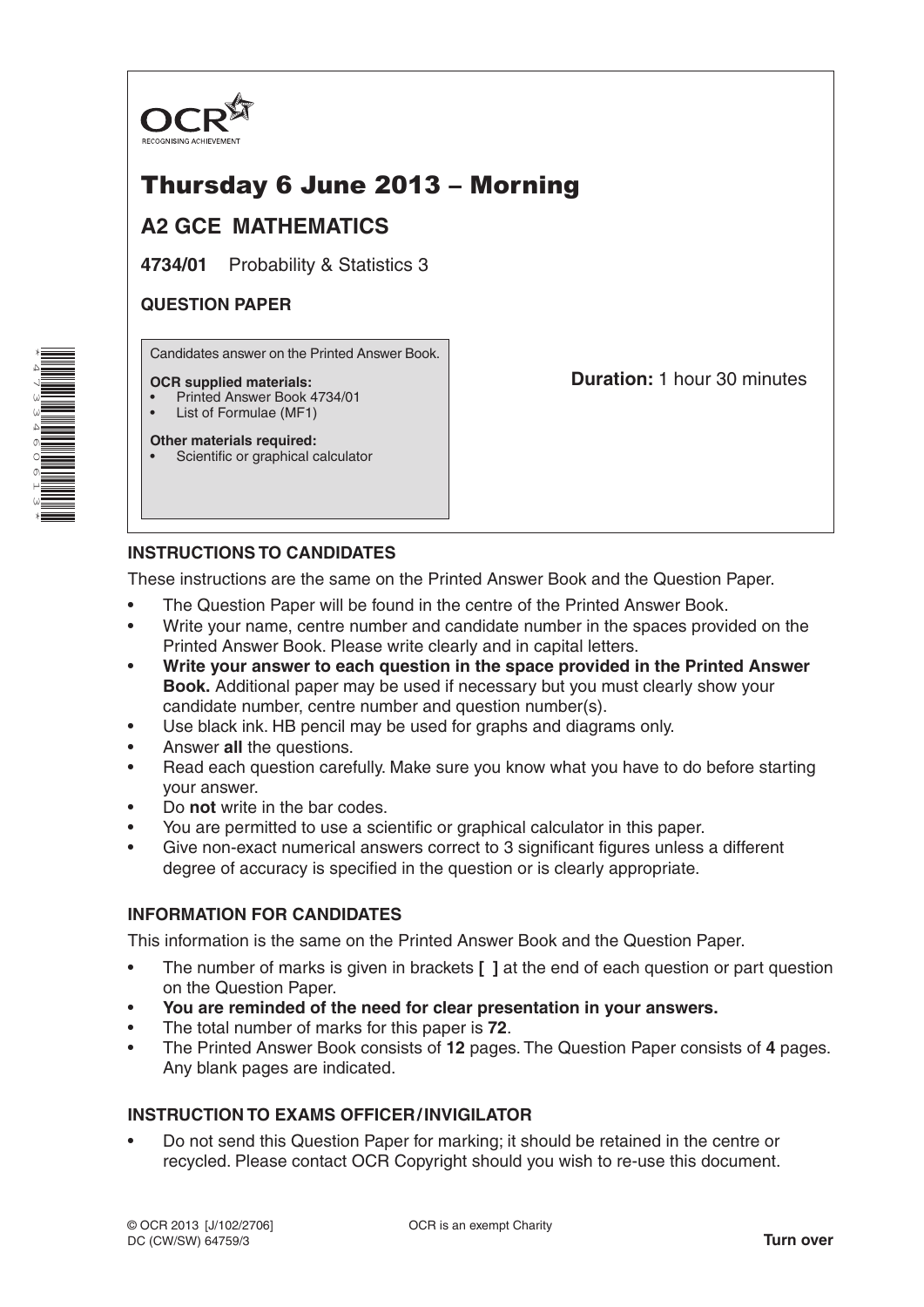- **1**  The blood-test procedure at a clinic is that a person arrives, takes a numbered ticket and waits for that number to be called. The waiting times between the numbers called have independent normal distributions with mean 3.5 minutes and standard deviation 0.9 minutes. My ticket is number 39 and as I take my ticket number 1 is being called, so that I have to wait for 38 numbers to be called. Find the probability that I will have to wait between 120 minutes and 140 minutes. **[6]**
- **2**  In order to estimate the total number of rabbits in a certain region, a random sample of 500 rabbits is captured, marked and released. After two days a random sample of 250 rabbits is captured and 24 are found to be marked. It may be assumed that there is no change in the population during the two days.
	- **(i)** Estimate the total number of rabbits in the region. **[2]** 
		-
	- **(ii)** Calculate an approximate 95% confidence interval for the population proportion of marked rabbits. [4]
	- **(iii)** Using your answer to part **(ii)**, estimate a 95% confidence interval for the total number of rabbits in the region. **[3]**





The continuous random variable *X* has probability density function given by

|                                                     | $0 \leq x \leq 1$ , |
|-----------------------------------------------------|---------------------|
| $f(x) = \begin{cases} ax \\ b(2 - x)^2 \end{cases}$ | $1 \leq x \leq 2$   |
| l٥                                                  | otherwise,          |

where *a* and *b* are constants. The graph is shown in the above diagram.

- **(i)** Find the values of *a* and *b*.  $[5]$
- (ii) Find the value of  $E\left(\frac{1}{Y}\right)$ .  $E\left(\frac{1}{Y}\right)$ . [3]
- **4**  A new computer was bought by a local council to search council records and was tested by an employee. She searched a random sample of 500 records and the sample mean search time was found to be 2.18 milliseconds and an unbiased estimate of variance was  $1.58^2$  milliseconds<sup>2</sup>.
	- **(i)** Calculate a 98% confidence interval for the population mean search time  $\mu$  milliseconds. **[3]**
	- **(ii)** It is required to obtain a sample mean time that differs from  $\mu$  by less than 0.05 milliseconds with probability 0.95. Estimate the sample size required. **[4]**
- © OCR 2013 4734/01 Jun13 **(iii)** State why it is unnecessary for the validity of your calculations that search time has a normal distribution. **[1]**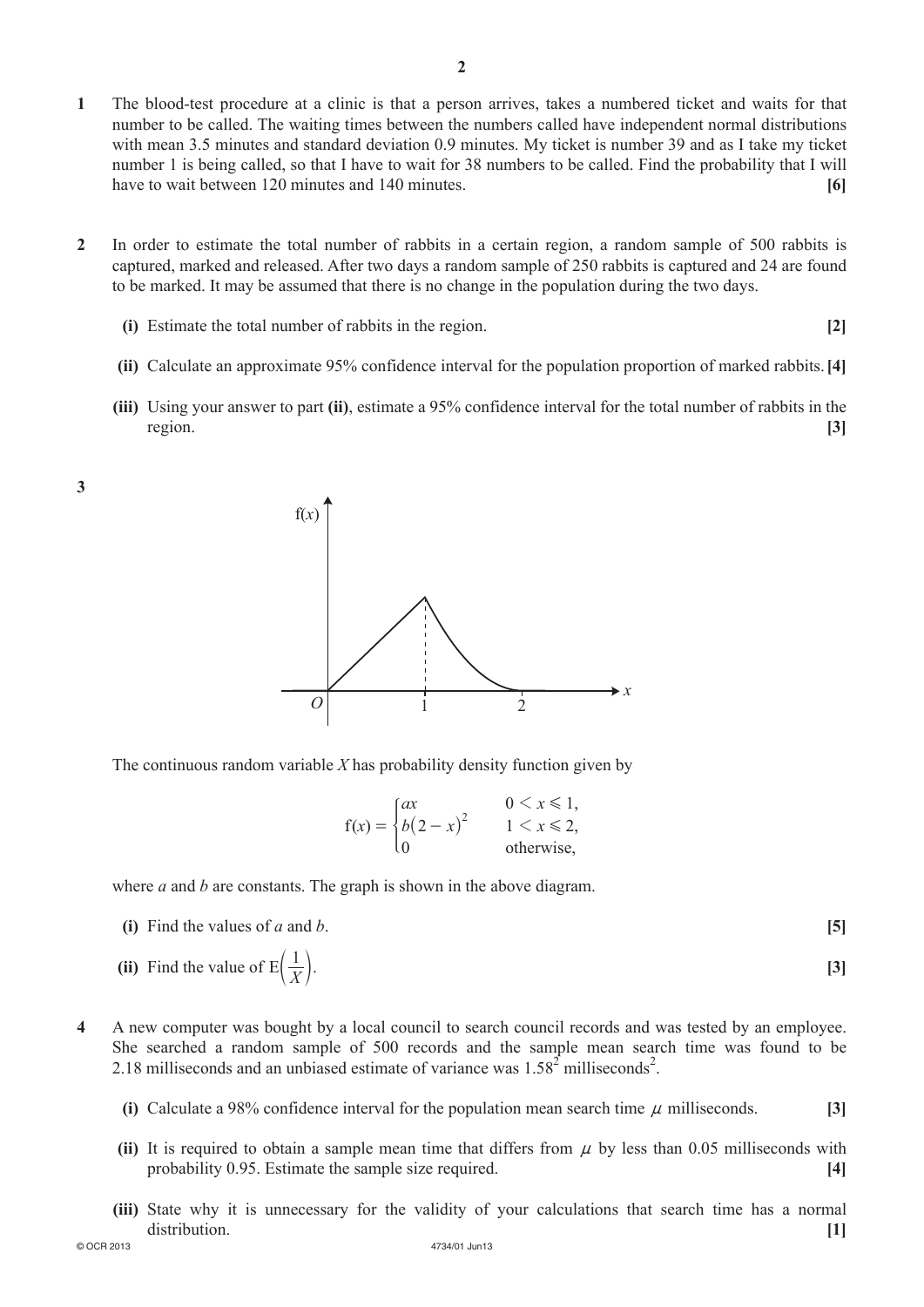**5**  The continuous random variable *Y* has probability density function given by

$$
f(y) = \begin{cases} \ln(y) & 1 \le y \le e, \\ 0 & \text{otherwise.} \end{cases}
$$

- **(i)** Verify that this is a valid probability density function. **[4]**
- **(ii)** Show that the (cumulative) distribution function of *Y* is given by

$$
F(y) = \begin{cases} 0 & y < 1, \\ y \ln y - y + 1 & 1 \le y \le e, \\ 1 & \text{otherwise.} \end{cases}
$$
 [3]

- **(iii)** Verify that the upper quartile of *Y* lies in the interval [2.45, 2.46]. **[2]**
- **(iv)** Find the (cumulative) distribution function of *X* where  $X = \ln Y$ . [4]
- **6**  A random sample of 80 students who had all studied Biology, Chemistry and Art at a college was each asked which they enjoyed most. The results, classified according to gender, are given in the table.

|        |        | Subject        |           |     |  |
|--------|--------|----------------|-----------|-----|--|
|        |        | <b>Biology</b> | Chemistry | Art |  |
| Gender | Male   | 13             |           | 11  |  |
|        | Female | 37             |           |     |  |

It is required to carry out a test of independence between subject most enjoyed and gender at the  $2\frac{1}{2}\%$ significance level.

| (i) Calculate the expected values for the cells.                                      |  |
|---------------------------------------------------------------------------------------|--|
| (ii) Explain why it is necessary to combine cells, and choose a suitable combination. |  |

- *(iii)* Carry out the test. **[8]**
- **7**  Two machines *A* and *B* both pack cartons in a factory. The mean packing times are compared by timing the packing of 10 randomly chosen cartons from machine *A* and 8 randomly chosen cartons from machine *B*. The times, *t* seconds, taken to pack these cartons are summarised below.

|             | Sample size | $\sum t$ |        |
|-------------|-------------|----------|--------|
| Machine A   | 10          | 2214     | 4920.9 |
| Machine $B$ |             | 199.2    | 4980.3 |

The packing times have independent normal distributions.

- **(i)** Stating a necessary assumption, carry out a test, at the 1% significance level, of whether the population mean packing times differ for the two machines. **[12]**
- **(ii)** Find the largest possible value of the constant  $c$  for which there is evidence at the 1% significance level that  $\mu_B - \mu_A > c$ , where  $\mu_B$  and  $\mu_A$  denote the respective population mean packing times in seconds.